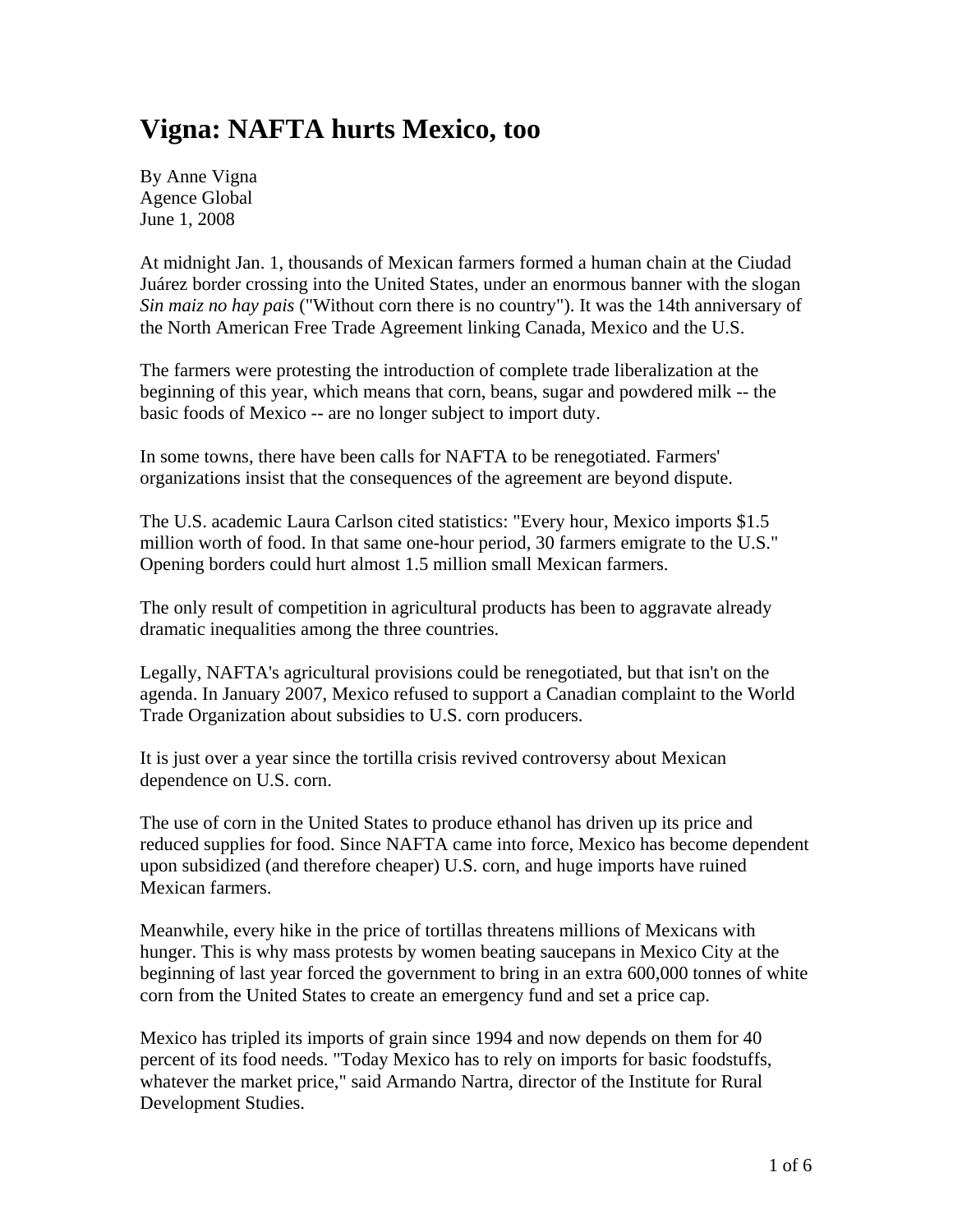An unexpected consequence of the invasion of Mexico by basic and processed U.S. foods is a dramatic increase in obesity. Almost 33 percent of adults are obese; another 40 percent are overweight. The side effects absorb 21 percent of the public health budget.

Mexican President Felipe Calderón tried to deny this in his last New Year's address: "NAFTA has benefited you and me, the consumer, by offering us greater choice and quality at a better price." Even the World Bank recognizes that there is an agricultural crisis.

## **A criminal failure**

Mexico has effectively admitted to having sacrificed its agricultural sector during negotiations -- a criminal failure, given that a third of the population lived from the land in 1994.

Although clauses were included to safeguard vulnerable products for 14 years, these were never invoked. From 1996, Mexico unilaterally decided to allow in vast quantities of U.S. corn, in excess of authorized quotas and duty-free. There was a further failure to observe the agreement in 2001, when President Vicente Fox (former head of Coca-Cola for Latin America) allowed the drinks industry to import fructose manufactured from transgenic U.S. corn, rather than supporting Mexico's struggling sugar-cane industry.

The U.S. imposed embargos on Mexican products in violation of the agreement and its own laws. Tomato growers from the Pacific state of Sinaloa had to fight for four years to obtain authorization to export their produce to the U.S., which claimed that it was protecting its own farmers in Florida. Now avocado growers in another Pacific state, Michoacán, are struggling against quarantine regulations introduced solely to limit competition.

The Mexican government has terminated most of its rural assistance schemes. According to the Organization for Economic Cooperation and Development, support for producers fell from 28 percent of gross farm receipts in 1991-93 to 14 percent in 2004-06, and mainly benefited the biggest landholders. At the same time, the U.S. was increasing its support -- particularly export subsidies.

### **Some winners**

According to a paper by researchers at Tufts University's Global Development and Environment Institute, "In environmental terms Mexico's loss is not the United States' gain. The rise in U.S. corn production has provided a stimulus to some of the most environmentally destructive agricultural practices in the United States. Corn is very chemical-intensive, both in terms of fertilizers and pesticides. Recent expansions of corn production have taken place in some of the drier states, necessitating irrigation at unsustainable levels."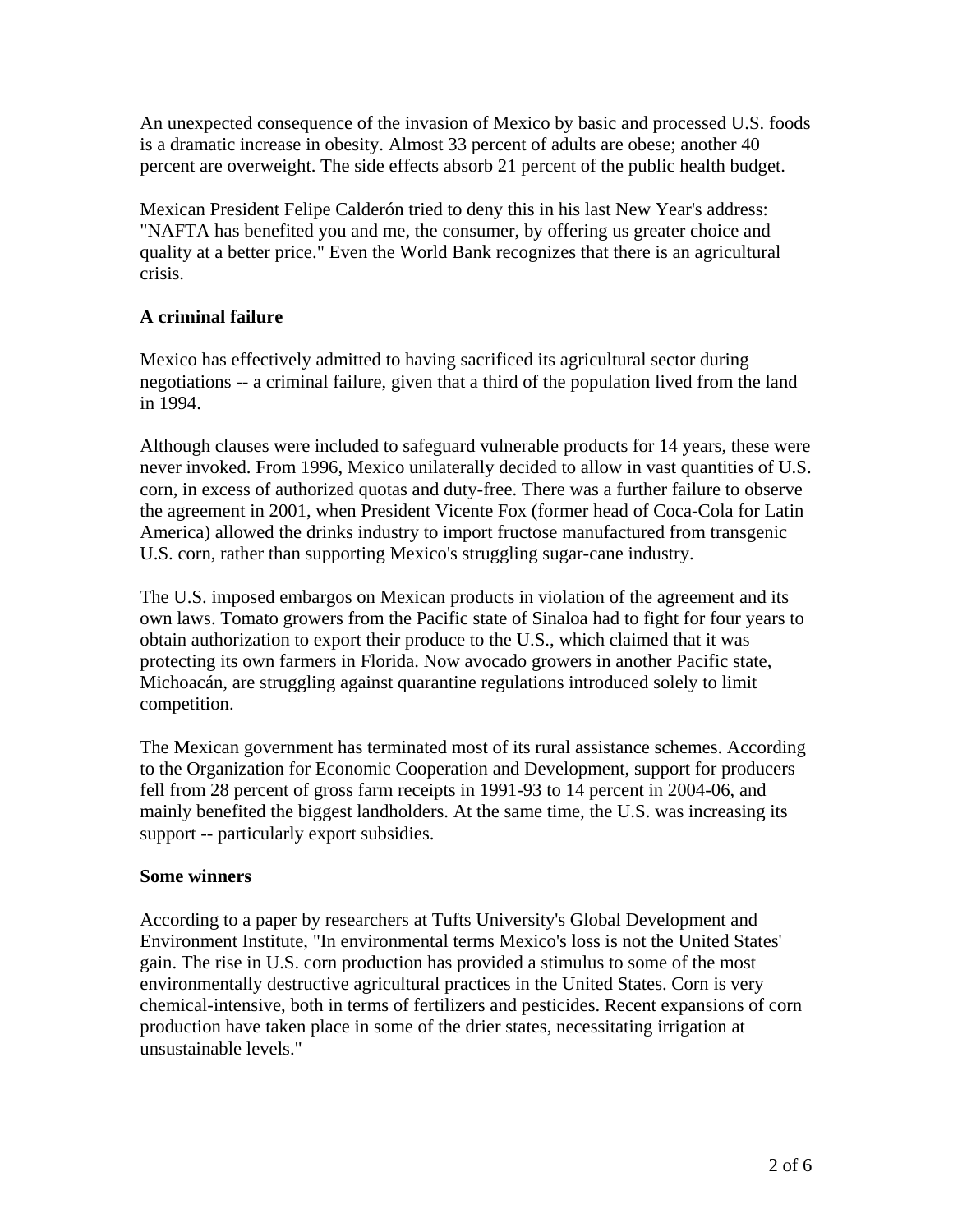The Mexican government responded to criticism by pointing out that between 1994 and 2007, corn production rose from 18.2 million tonnes to 23.7 million.

There are some winners from NAFTA: the huge farms in the north of Mexico, often owned by U.S. companies, where agricultural laborers work in dreadful conditions. Between 1995 and 2005, the gross domestic product of Mexico's farming sector grew by 1.9 percent per annum, well below that of most South American countries and of its Central American neighbors.

Mexico's economic ministry has tried to put this in perspective, claiming that agricultural statistics do not give a complete picture of trade relations with the U.S.

"We have more to gain by pursuing integration with North America," said James Salazar Salinas, deputy director of the ministry's trade negotiations service. "Non-agricultural sectors have become more important to our economy. Overall, the results of NAFTA have been very positive." NAFTA's defenders insist that it has achieved its purpose of significantly increasing trade between the partners.

Bilateral trade between Mexico and the U.S. has increased by an annual average of more than 10 percent. Mexico is now the U.S.'s third-largest trading partner and the secondlargest market for its goods. Trade with Canada has more than doubled, although its overall volume remains modest.

The agreement also led to a significant increase in foreign direct investment. Between 1994 and 2006, U.S. business invested \$120 billion in Mexico, more than 60 percent of all investment in the country.

### **Many losers**

Increasing trade has not bolstered employment: On average, only 80,000 jobs are created every year for the 730,000 Mexicans who enter the labor market. These are mainly in *maquiladoras* -- factories that assemble components imported from the United States into products for export back to the United States.

"The traditional liberal theory that opening up trade creates employment opportunities in countries with a large workforce is completely wrong," said Sandra Polaski of the Carnegie Endowment for International Peace.

The duty-free import of components has quickly and significantly reduced the indirect effects that this sector might have been expected to have upon the economy and upon employment in particular.

"The *maquiladoras* currently import 97 percent of their materials," Polaski said. "This trend is being copied in the traditional industrial sector, where production mainly depends upon importing components that, until 1994, were supplied by Mexican manufacturers."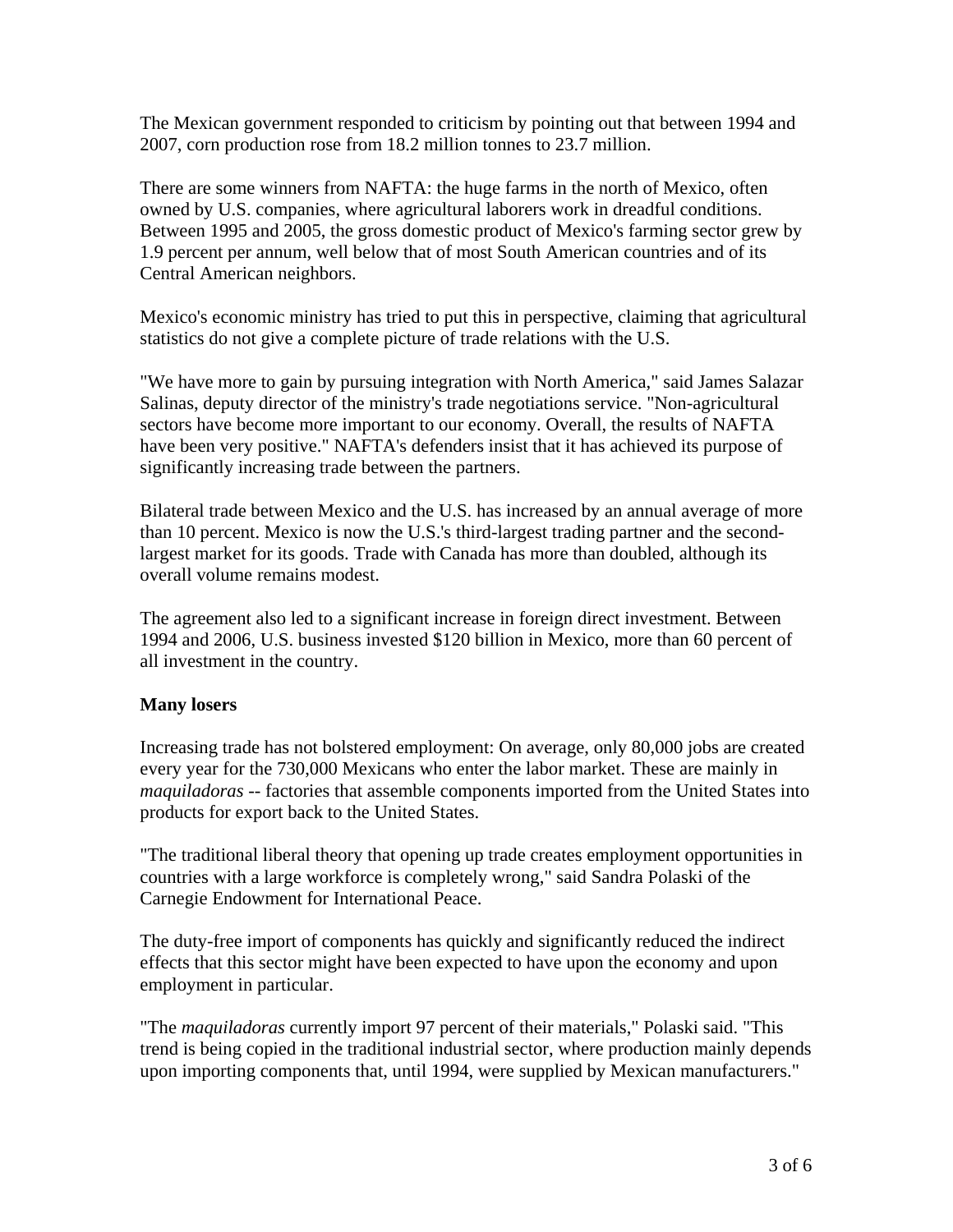The *maquiladora* system has weakened Mexico's economy, forcing it to reduce social spending and try to increase its oil revenues in an attempt to balance its budget.

"Imports of high-value-added products have created a deficit in our trade balance with the U.S.," said Enrique Peter Dussell of the University of Mexico. "This is despite a spectacular increase in the volume of exports."

Since 2001, expansion of the *maquiladoras* has slowed, which NAFTA's defenders attribute to the effects of 9-11. The World Bank calculates that Mexico has exhausted any benefits it secured from NAFTA and expects the decline in employment in the *maquiladora* sector to accelerate.

Other emerging countries are elbowing their way to the top of the list of most profitable production centers. As the World Bank points out, wages in Mexico are four times higher than in China. The benefits that Mexico derived from being the first low-wage country to sign a free-trade agreement with the United States are being eroded as other countries make similar arrangements and join the WTO.

Mexico held out against Chinese membership of the WTO in 2001. China's accession created fierce competition in the key car, textiles and electronics sectors of its export economy. Since 2003, China has overtaken Mexico to become the second-largest exporter to the United States.

#### **How do Mexicans survive?**

Increased productivity has not raised wages which, despite promises, have shown no convergence with those north of the border. Income disparities in member countries have continued to grow since NAFTA came into effect, most strongly in Mexico. Compared with the numbers for the preceding decade (1984-94), just 10 percent of Mexican households saw their income increase; 90 percent experienced decline or stagnation.

How do ordinary Mexicans survive? Half the working population top up their wages with jobs in the black economy. A third depend upon *remesas* -- remittances from family members abroad, which rose from \$3.6 billion in 1995 to \$23 billion in 2006.

NAFTA's supporters say it should restrict emigration. Former U.S. Attorney General Janet Reno claimed that migration would be reduced only when decent jobs were available in Mexico, and that NAFTA would create those jobs. The reality was different. Emigration rose by 95 percent between 1980 and 1994, but by 452 percent between 1994 and 2006.

### **NAFTA-plus**

As a product of the agrarian revolution of the early 20th century, the Mexican Constitution limited or prohibited foreign investment, especially in land. Since NAFTA, foreign companies can hold as much as 100 percent of the capital in Mexican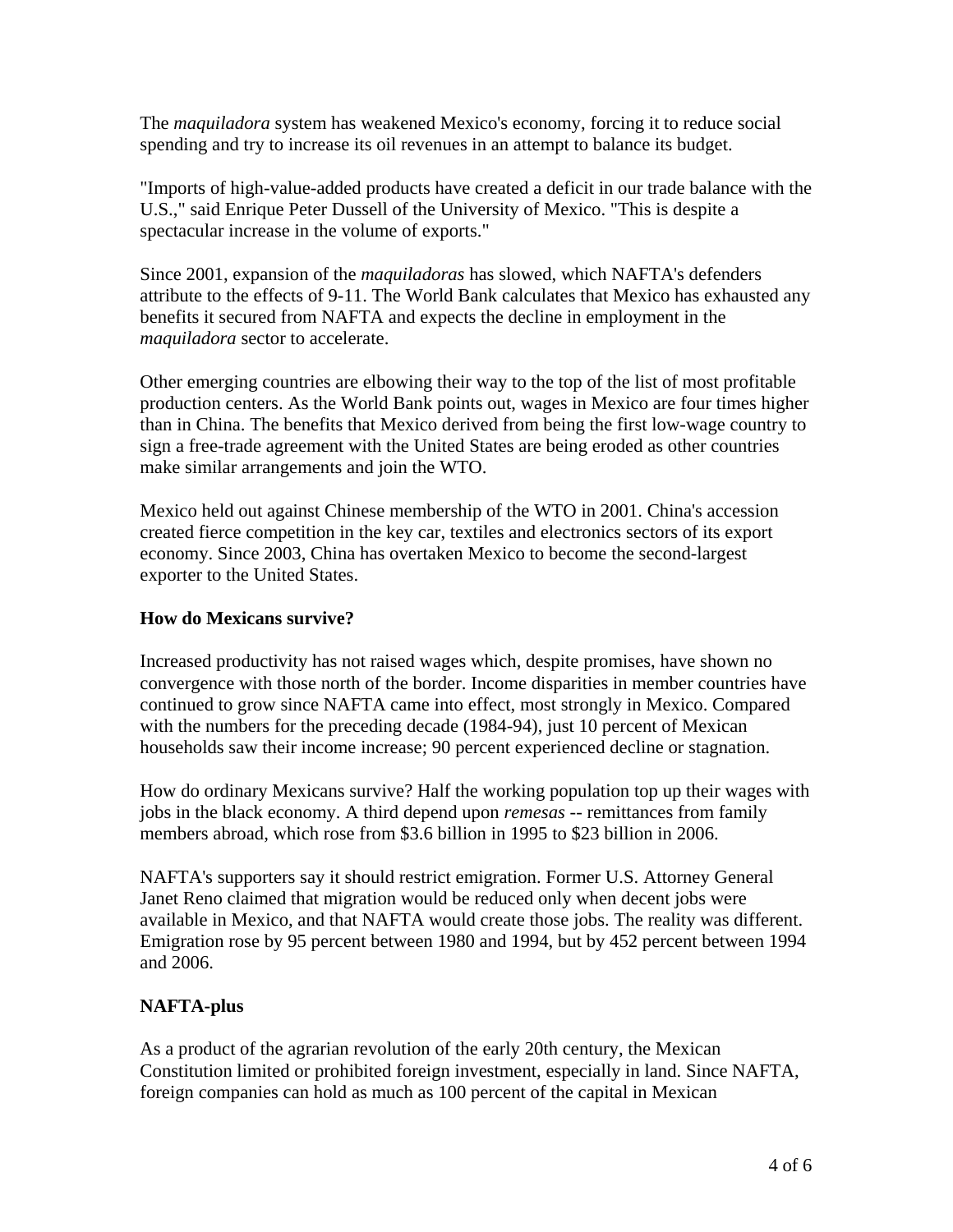infrastructure, such as airports, roads and railways. The agreement radically changed the landscape, and NAFTA+, as it is called, could prove even more radical.

Its official name is the Security and Prosperity Partnership of North America, and it is an initiative launched at a March 2005 summit in Waco by Presidents George W. Bush and Vicente Fox and Canadian Prime Minister Paul Martin.

They were following the recommendations of the Independent Task Force on the Future of North America, which brings together the Canadian Council of Chief Executives, the U.S. Council on Foreign Relations and its Mexican equivalent, the Consejo Mexicano de Asuntos Internacionales. All three bodies are entirely composed of business interests.

The report, "Building a North American Community," published two months later, made 39 recommendations to establish a single, secure economic space.

A second summit, at Cancún, Mexico, in March 2006, established the North American Competitiveness Council of 10 business leaders from each of the countries. It is supported by another council of 200 businesses whose purpose is to establish NAFTA+ priorities and bring about "deep integration." Elected representatives and independent organizations were not invited to participate.

"The business leaders who make up the NACC have privileged access to every level of the SPP [Security and Prosperity Partnership] hierarchy," said David Chapdelaine, professor of international relations at the University of Montreal. "The power to make decisions is being delegated to subordinate organizations whose exact composition, along with the place and date of their meetings, has not been made public. This is creating a significant deficit in democratic legitimacy."

The NACC's last report, in February 2007, hailed the SPP as a strategic, realistic attempt to improve the economies, security and quality of life of all three countries. It claimed that businesses could improve quality of life by creating secure, transparent borders within North America, alongside secure access to profitable energy.

Only goods and natural resources (aqueducts, oil and gas pipelines, transport) will enjoy freedom of movement. The NACC is calling for the oil and gas markets to be opened up and has suggested that Mexico partially privatize Pemex, the state-owned petroleum company, and break it up by giving off its natural gas activities.

This year, the Mexican congress will discuss a constitutional reform bill allowing the partial privatization of Pemex. Mexican farmers might have some thoughts about how that will enhance the quality of life in North America.

Impact on immigration

95% Increase in emigration from Mexico to the United States between 1980 and 1994